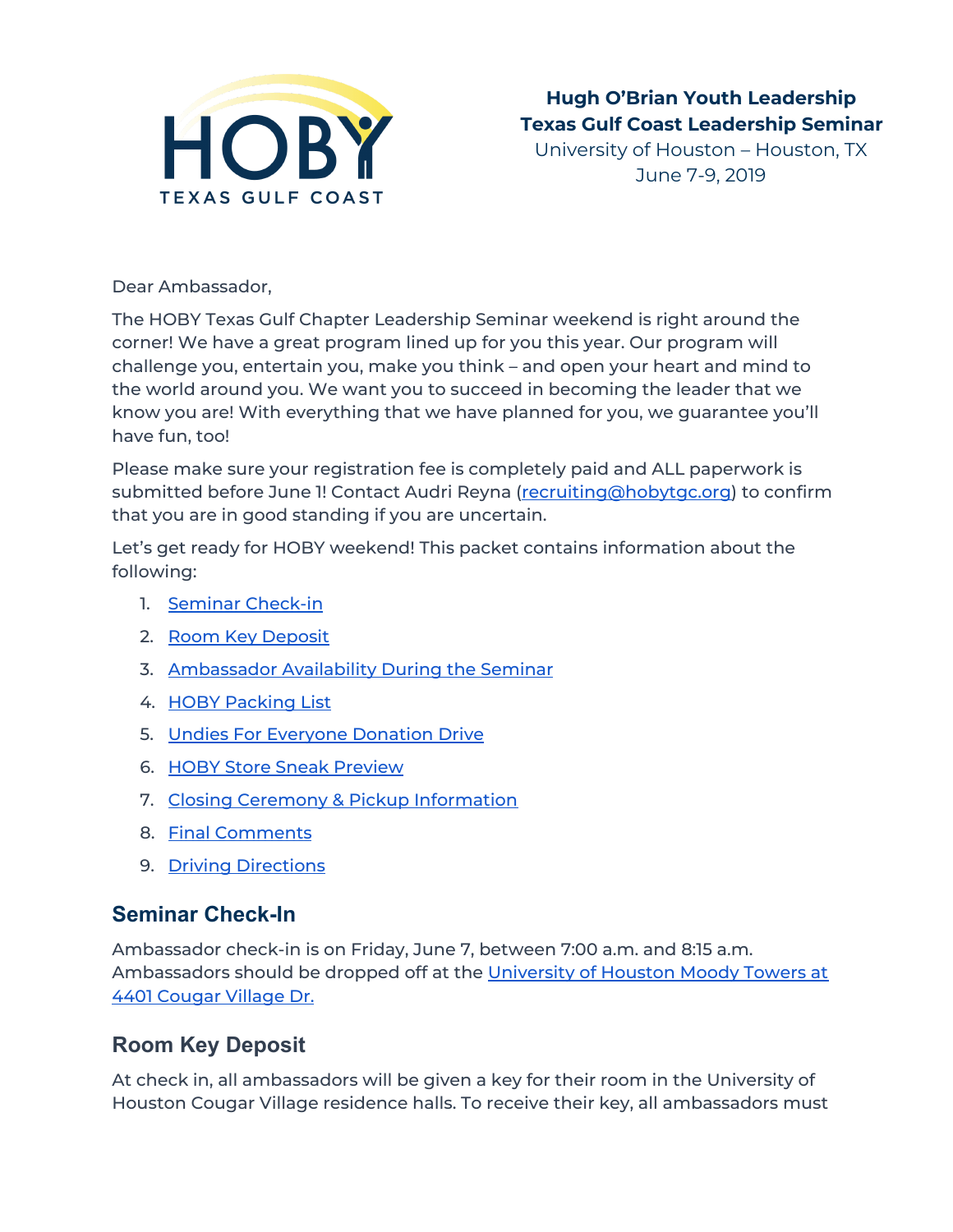

June 7-9, 2019

provide a \$30 room key deposit at check-in to cover potential lost key charges from the University of Houston. The deposit should be in the form cash or check (made out to HOBY Texas Gulf Coast) in an envelope labeled with your full name and high school name. Your deposit will be returned on Sunday afternoon upon returning your room key. You will also have the option of donating your room key deposit to HOBY Texas Gulf Coast.

## <span id="page-1-0"></span>**Ambassador Availability During the Seminar**

Cell phone use will only be allowed during breaks and after the conclusion of organized activities each night. Unsanctioned use of your cell phone will result in confiscation of your phone. We suggest that you notify your friends in advance that you will be out of touch for those few days.

For parents: If you wish to contact your child during the seminar, we recommend you first call our Leadership Seminar Chair, Dave Rubin at 281-685-1295, who will be onsite and available throughout the seminar weekend.

Friends and guests are not permitted to visit the campus during the weekend under any circumstances. Students are not permitted to leave the seminar until the end of the Closing Ceremony on Sunday. The days are completely filled with activities and are not done until late in the evening, when it is time to rest for the following day's activities.

## <span id="page-1-1"></span>**HOBY Packing List**

Read below for information on what to bring with you to the seminar.

### **For Your Room**

- Room Key Deposit Please bring \$30 in cash or check in an envelope labeled with your name + high school.
- Bedding We supply the bed and mattress, you bring the rest. We recommend twin-size sheets and blanket or a sleeping bag. Don't forget your pillow!
- Towel(s) & washcloth No explanation needed.
- Personal Toiletries Whatever it takes to keep you feeling your freshest throughout the weekend (e.g., shampoo, soap, deodorant, toothbrush, toothpaste, personal care products).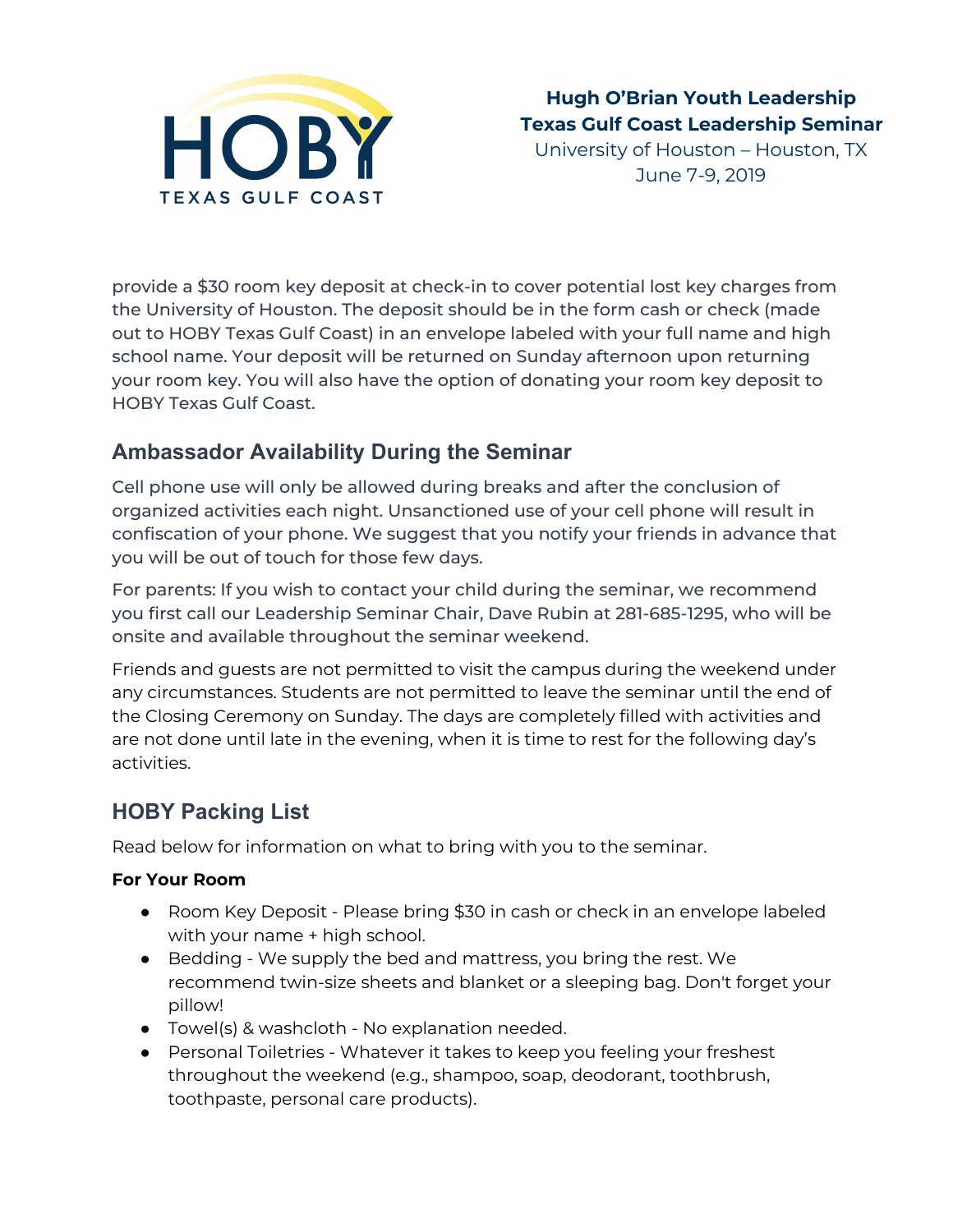

June 7-9, 2019

● Alarm Clock - Do people still have actual alarm clocks? The alarm app on your phone will work too. Wouldn't you rather wake up to some pleasant music and not the sound of us knocking on your door?

#### **For The Activities**

- Self-addressed, stamped envelope This will be used during one of our activities (but we can't tell you how just yet).
- Paper/notebook, pens, pencils Handy for note taking, idea sharing, and general doodling.
- Sunscreen and bug repellent It will be summer in Houston and you will be outside at some point. Need we say more?
- Spending money Not required, but recommended. Consider bringing around \$35 for optional expenses such as a group photo (\$10) and great HOBY Store merchandise.

#### **For You**

• Clothing (General)

We want you to be comfortable throughout the seminar so we have a summer casual dress code. Just not too casual. No tank tops, mid-drift shirts, short-shorts, and no clothing with any inappropriate images/statements. Bring enough clothing for three days.

Please bring a jacket, sweatshirt, or sweater. You will be indoors in Houston in the middle of summer, which means that it will be cold. Believe us. You will want something to keep you warm.

• Clothing (Friday)

On Friday night you will be attending our Friday Night Social, which has a theme we will tell you about in our Last Minute Instructions. We encourage you to bring an outfit for that theme, but it isn't required.

• Clothing (Saturday)

You may be outside for service project for a few hours so make sure that you are wearing appropriate/comfortable clothing, including closed-toe shoes.

• Clothing (Sunday)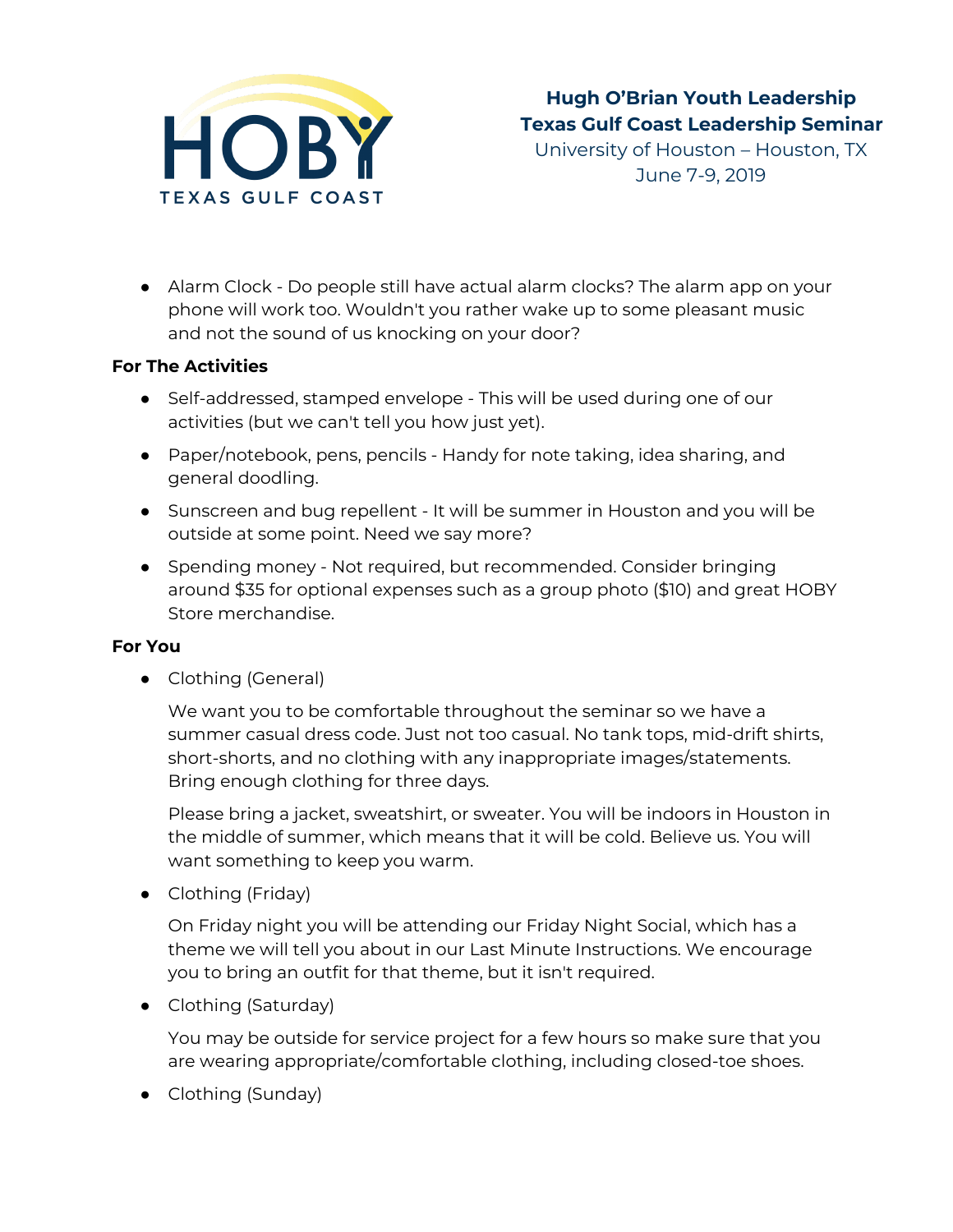

Please bring a "Sunday Best"/business casual outfit for the closing ceremony on Sunday. You parents will be there. Make them proud.

● Medication

Prescription medication, as needed. Should have submitted a signed Medication Verification Form before arriving at the seminar. If not, you m ust bring it with you.

Over-the-counter medication (such as Tylenol, aspirin). We will not be able to provide you with this medication over the weekend. If you think that you might need it, bring it with you.

● Reusable Water Bottle

We will provide beverages throughout the weekend but we strongly recommend bringing a reusable water bottle so you can have a drink handy whenever you need it.

● And lastly...

Lots of confidence, curiosity, and a big smile!!

That's it, really. No need to bring any fancy computers or electronic devices. In fact, keep them at home. You won't need them and we won't let you use them anyway. As long as you bring the items listed above, we promise you will have everything you need for an outstanding weekend!

# <span id="page-3-0"></span>**Undies for Everyone Donation Drive**

Every year at HOBY, we ask the ambassadors to bring items to donate to a specific organization/charity. This year's organization is Undies for [Everyone.](https://www.undiesforeveryone.org/)

Undies for Everyone enhances the self-esteem, dignity, hygiene, and success of disadvantaged students by providing them clean underwear.

Back to School Individual Distribution - Disadvantaged elementary and middle school students and their families attend a Undies for Everyone partner event where each child receives a bag with five pairs of underwear.

School Nurse Emergency Supply Distribution - Houston and Dallas area elementary and middle school nurses receive 150 pairs of emergency supply underwear per year.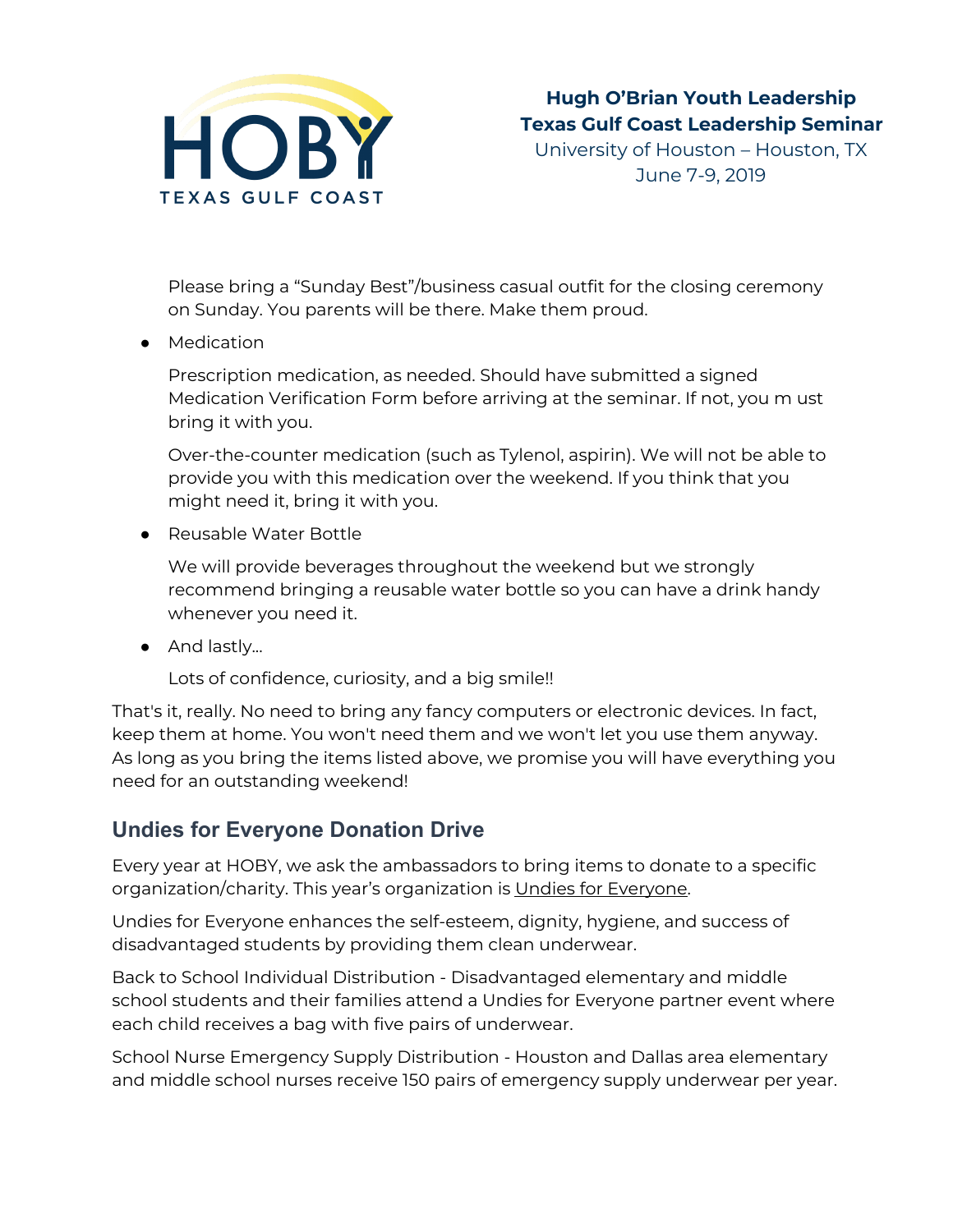

When a student has an accident, the nurse provides a "spare pair" and gets the student back to learning in the classroom and feeling good.

Please bring with you one new package of underwear in any of the following sizes to donate to Undies for Everyone: Girls, sizes 4-16 / Boys, sizes 4-XL.

### <span id="page-4-0"></span>**HOBY Store Sneak Preview**

During the seminar, you will have the option of purchasing an array of HOBY-branded gear. HOBY Store items include:

- Hats \$15
- Laptop/Bumper Stickers \$5
- Travel Mugs \$15
- HOBY T-Shirts \$10
- Sunglasses \$5
- Water Bottles \$5
- ...and more!

HOBY TGC is a 501(c)(3) non-profit organization. All proceeds from the HOBY Store help to pay for expenses for the seminar!

# <span id="page-4-1"></span>**Pick-up and Closing Ceremony**

Your parents are invited to attend our Parents Program and Closing Ceremonies on the morning of Sunday, June 9, prior to pick-up time. Parents should arrive and be seated in the Houston Room of the University of Houston Student Center no later than 10:00 a.m. Space is limited so we ask that each ambassador invite a maximum of 2 guests. The Parents Program will begin promptly at 10:15 a.m., followed by the Closing Ceremonies.

Parents should park in the University of Houston [Welcome](https://www.google.com/maps/place/University+of+Houston+Welcome+Center/@29.7184028,-95.3422361,17z/data=!3m1!4b1!4m5!3m4!1s0x8640be5af6e41a83:0xf3299cd157156660!8m2!3d29.7184028!4d-95.3400474) Center Garage (\$5 parking fee). If they are attending the Parents Program and Closing Ceremonies, parents should walk from the garage to the Student Center. See map on last page of this packet.

Following the Closing Ceremony, ambassadors will walk back to Moody Towers to retrieve their luggage. Ambassadors will then be dismissed with their luggage and released to their families at approximately 12:30pm. We recommend that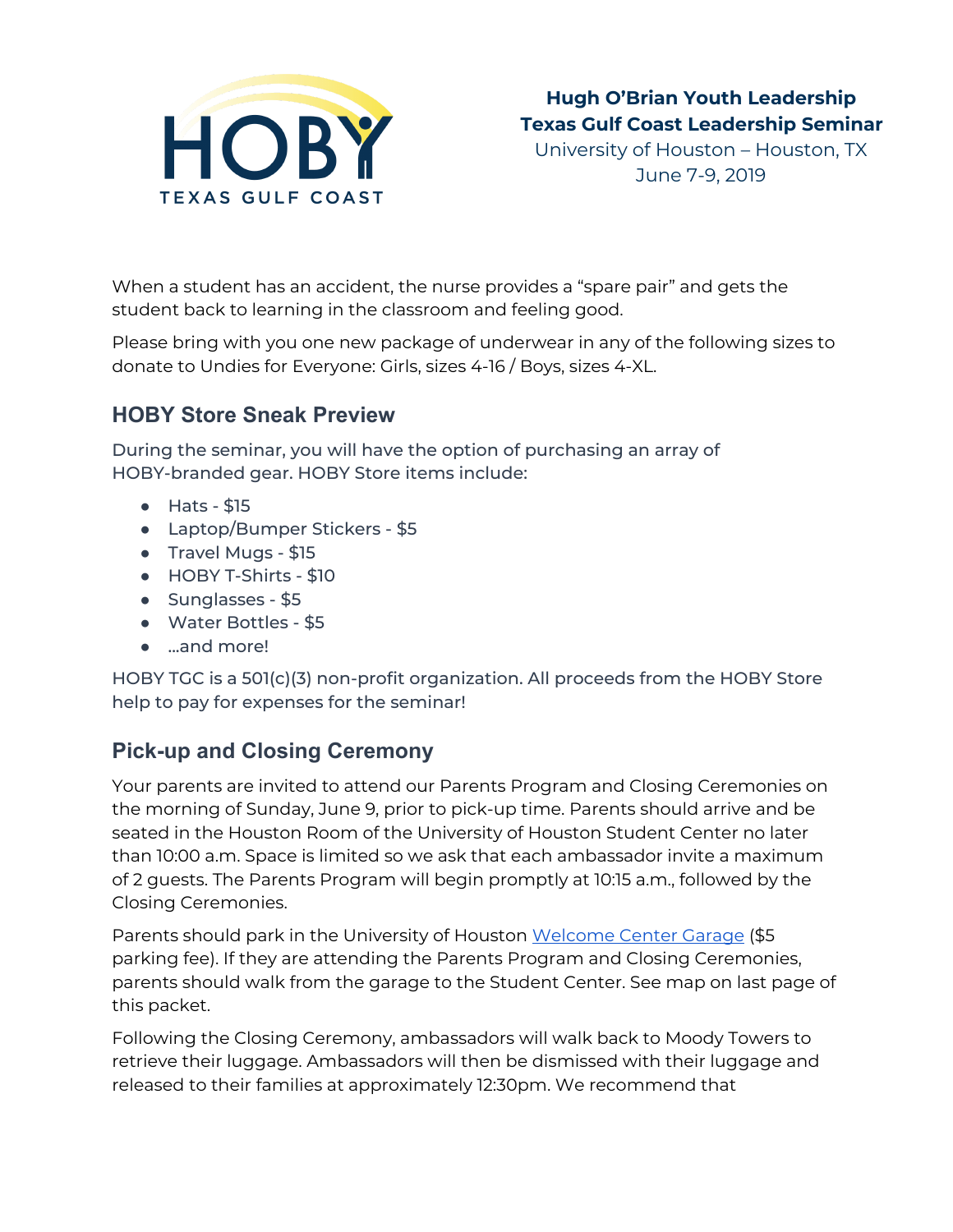

June 7-9, 2019

ambassadors meet their parents in the Welcome Center Parking Garage, where their parents should have parked. This will allow ambassadors and families to depart campus directly from the parking garage.

## <span id="page-5-0"></span>**Final Comments**

Around two weeks prior to the seminar, all ambassadors will receive a phone call from their designated Team Facilitator or a Senior HOBY Volunteer with other last-minute details and information. If you haven't heard from a Facilitator by Friday, May 31, please contact us.

One last reminder: Get plenty of sleep on Thursday night! We have a full schedule planned for the weekend and you will need your energy for HOBY!

We are looking forward to meeting all of you and having an OUTSTANDING seminar! Sincerely,

### **Audri Reyna**

HOBY Texas Gulf Coast Director of Recruitment & Ambassador Relations 314-629-7434 (cell) [recruiting@hobytgc.org](mailto:recruiting@hobytgc.org)

#### **Dave Rubin**

HOBY Texas Gulf Coast Leadership Seminar CHair 281-685-1295 (cell) [lsc@hobytgc.org](mailto:lsc@hobytgc.org)

P.S. We both have full-time jobs outside of volunteering for HOBY, so if we don't answer, leave a message and we'll get back to you as soon as we can.

# <span id="page-5-1"></span>**Driving Directions**

Driving Directions to University of Houston for Drop-off/Check-in

From I-45 N:

- 1. Take exit 44A toward Elgin Lockwood/Cullen Blvd
- 2. Turn Left onto Ernestine.
- 3. Continue onto S Lockwood Dr.
- 4. Use left 2 lanes to turn left onto TX-5 Spur S
- 5. Turn right on University Drive.
- 6. Turn left on Calhoun.